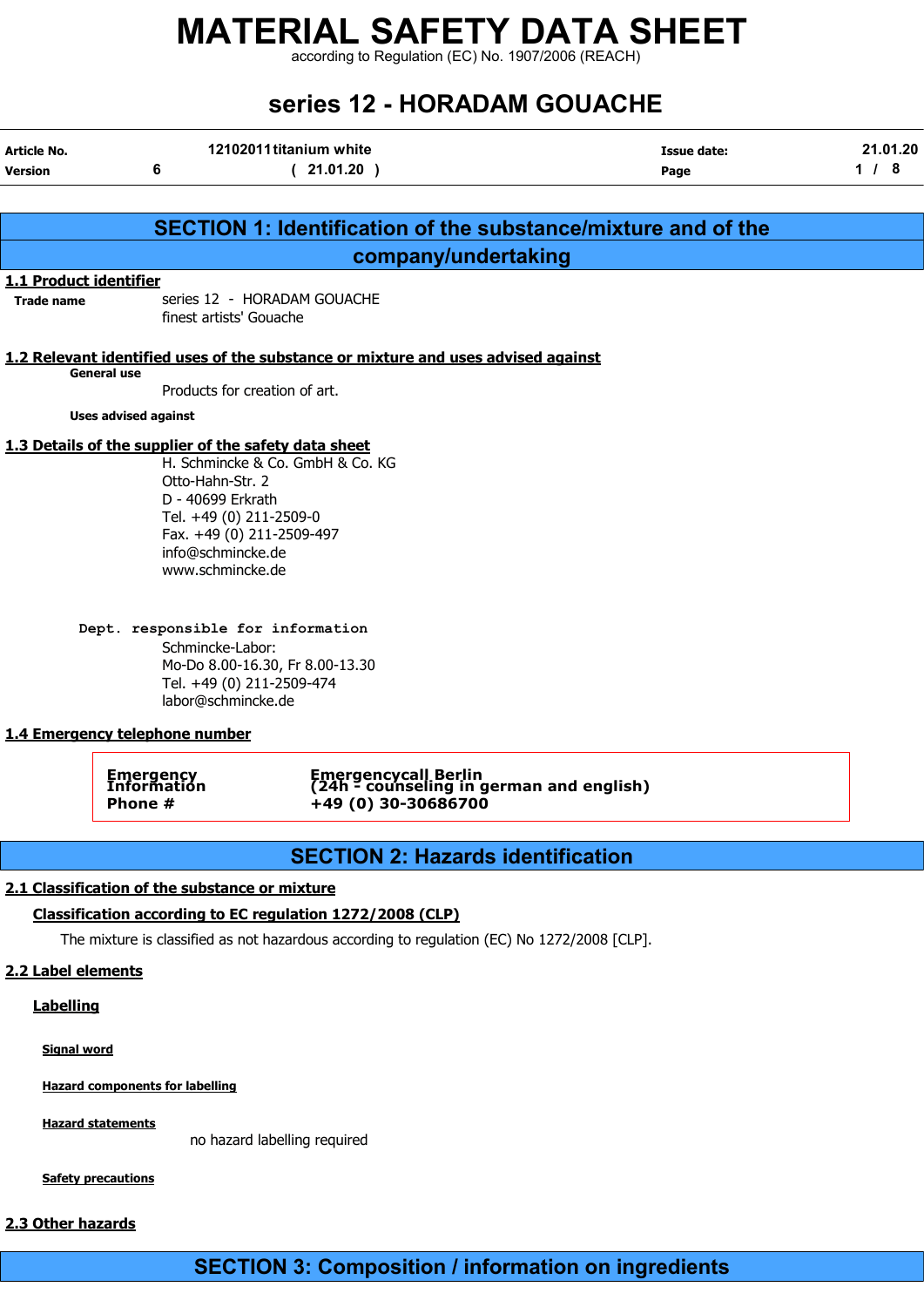according to Regulation (EC) No. 1907/2006 (REACH)

## series 12 - HORADAM GOUACHE

| Article No.    | 12102011 titanium white | Issue date: | 21.01.20 |
|----------------|-------------------------|-------------|----------|
| <b>Version</b> | 21.01.20                | Page        |          |

#### 3.1 Substances

#### Chemical characterisation

**Water** gum arabic pigments additives CAS-Number EINECS / ELINCS / NLP EU index number Customs tariff number REACH registration No. RTECS-no. Hazchem-Code CI-Number CI-Number

#### 3.2 Mixtures

Additional information

The colour 12103 contains zinc oxide. (see separate safety data sheet) The colours 12 224, 12 228, 12 232, 12 236, 12 344, 12 346, 12 348 contain cadmium-containing pigments. The use of cadmium containing pigments is limited to artist colors.

further information: see appendix

### SECTION 4: First aid measures

#### 4.1 Description of first aid measures

#### General information

#### In case of inhalation

No special measures are required. Seek medical treatment in case of troubles.

#### In case of skin contact

Remove residues with soap and water. Seek medical attention if irritation persists.

#### After eye contact

In case of contact with eyes, rinse immediately with plenty of flowing water for 10 to 15 minutes holding eyelids apart. In case of troubles or persistent symptoms, consult an opthalmologist.

#### After swallowing

Rinse mouth immediately and drink plenty of water. Seek medical treatment in case of troubles.

#### 4.2 Most important symptoms and effects, both acute and delayed

#### 4.3 Indication of any immediate medical attention and special treatment needed

Treat symptomatically.

## SECTION 5: Firefighting measures

#### 5.1 Extinguishing media

Suitable extinguishing media

Use extinguishing material as appropriate for the surrounding area.

Extinguishing media which must not be used for safety reasons

Full water jet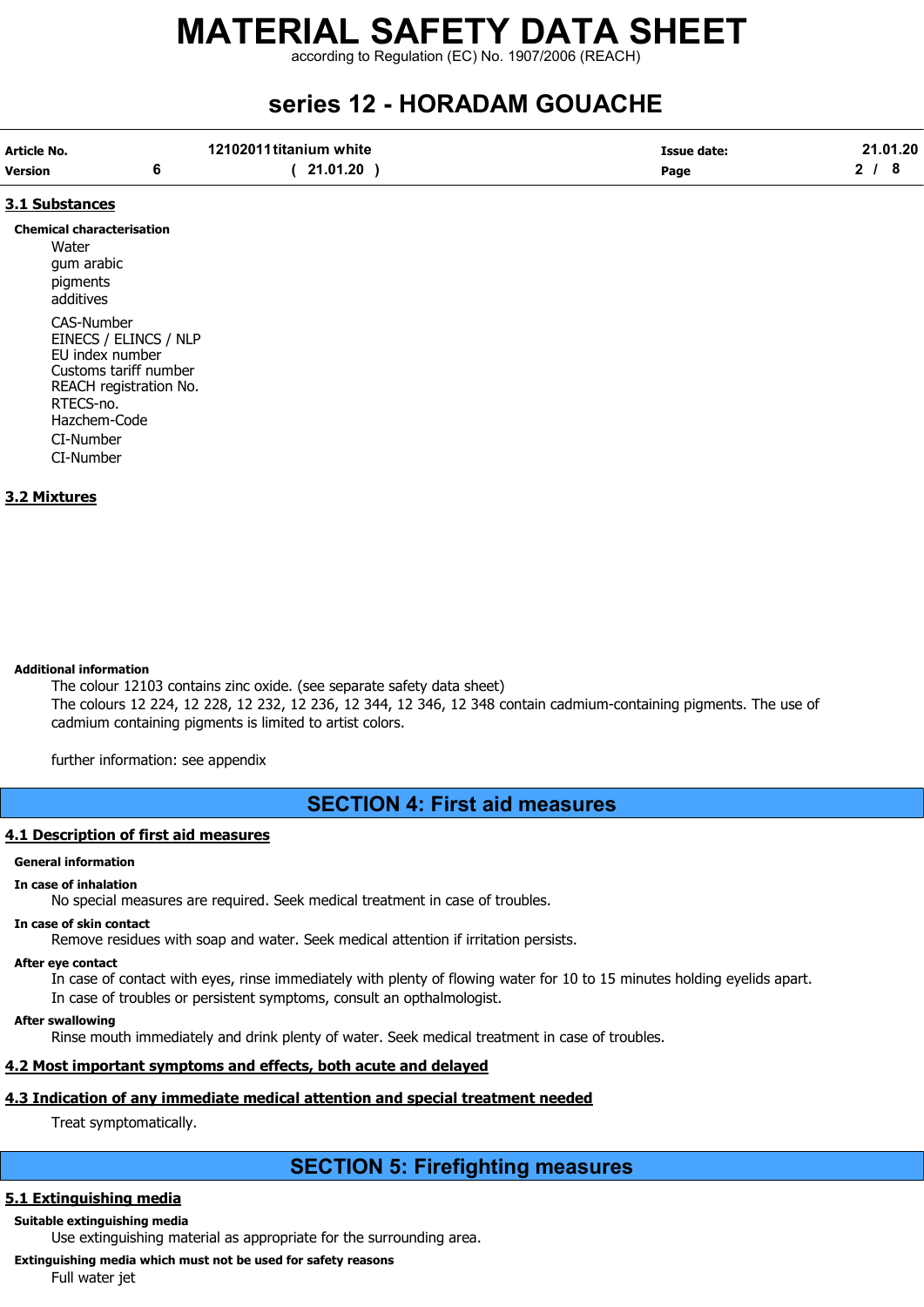according to Regulation (EC) No. 1907/2006 (REACH)

## series 12 - HORADAM GOUACHE

| Article No. | 12102011 titanium white | <b>Issue date:</b> | 21.01.20 |
|-------------|-------------------------|--------------------|----------|
| Version     | 21.01.20                | Page               |          |

#### 5.2 Special hazards arising from the substance or mixture

carbon monoxide and carbon dioxide

#### 5.3 Advice for firefighters

Special protective equipment for firefighters

Additional information

#### SECTION 6: Accidental release measures

#### 6.1 Personal precautions, protective equipment and emergency procedures

Avoid contact with skin, eyes, and clothing.

#### 6.2 environmental precautions

Discharge into the environment must be avoided.

#### 6.3 Methods and material for containment and cleaning up

Methods for cleaning up Take up mechanically.

### Additional information

#### 6.4 Reference to other sections

Disposal: see section 13

### SECTION 7: Handling and storage

#### 7.1 Precautions for safe handling

#### Advices on safe handling

Handle in accordance with good industrial hygiene and safety practice.

#### Precautions against fire and explosion No special fire protection measures are necessary.

#### 7.2 Conditions for safe storage, including any incompatibilities

Requirements for storerooms and containers storage temperature: 10 - 30 °C

Hints on joint storage Storage class Further details

#### 7.3 Specific end use(s)

No special measures necessary if stored and handled as prescribed.

#### SECTION 8: Exposure controls/personal protection

#### 8.1 Control parameters

#### 8.2 Exposure controls

#### Occupational exposure controls

#### Respiratory protection

With correct and proper use, and under normal conditions, breathing protection is not required.

## Respiratory protection must be worn whenever the WEL levels have been exceeded. Particle filter device (DIN EN 143)

#### Hand protection

Protect skin by using skin protective cream.

#### Eye protection

Tightly sealed safety glasses.

#### Body protection

Wear suitable protective clothing. Wash contaminated clothing prior to re-use.

General protection and hygiene measures Wash hands before breaks and after work.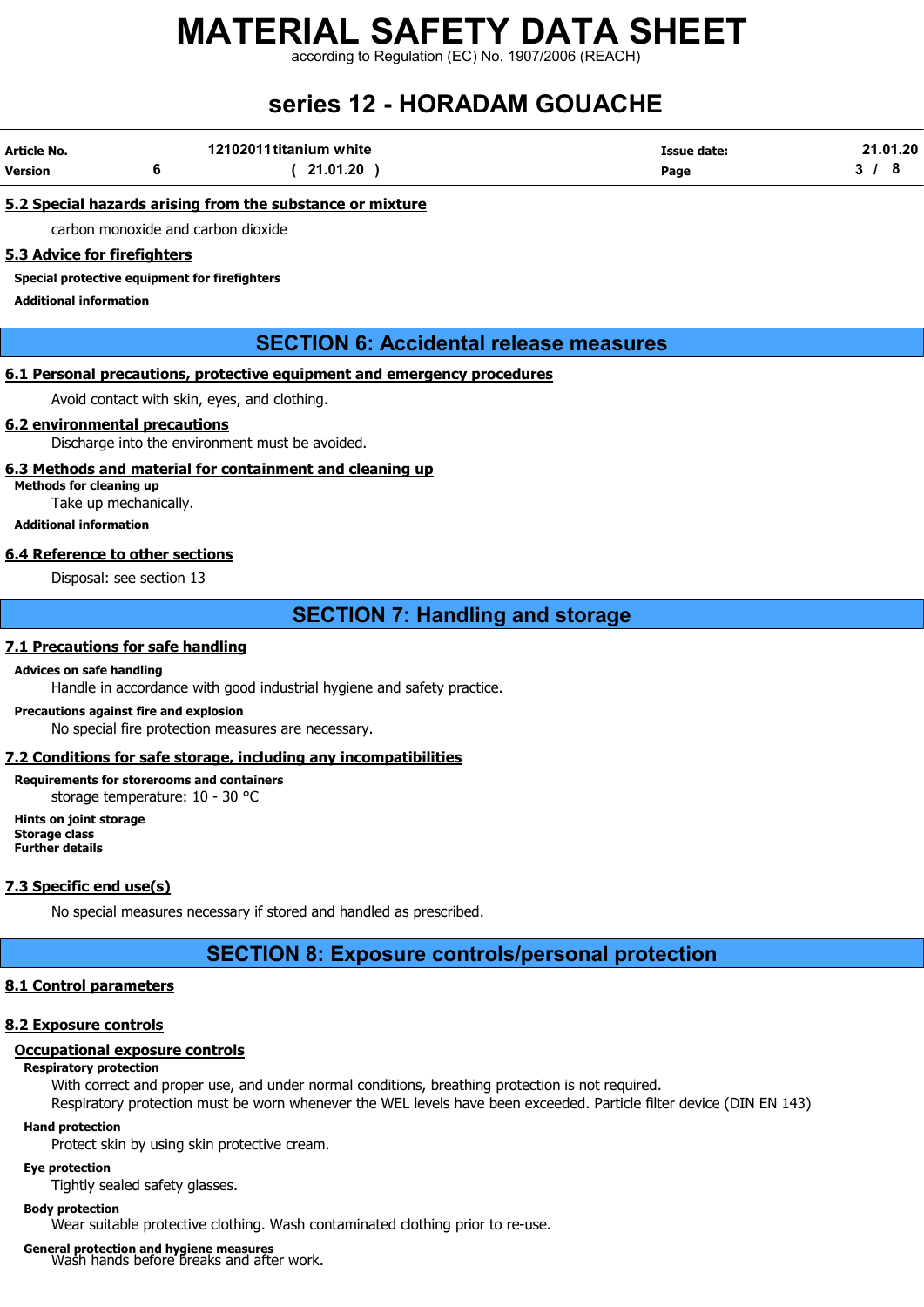according to Regulation (EC) No. 1907/2006 (REACH)

## series 12 - HORADAM GOUACHE

| <b>Article No.</b><br><b>Version</b> | 6                                                         | 12102011 titanium white<br>(21.01.20)              |                     | <b>Issue date:</b><br>Page | 21.01.20<br>4/8 |
|--------------------------------------|-----------------------------------------------------------|----------------------------------------------------|---------------------|----------------------------|-----------------|
|                                      |                                                           | <b>SECTION 9: Physical and chemical properties</b> |                     |                            |                 |
|                                      | 9.1 information on basic physical and chemical properties |                                                    |                     |                            |                 |
| <b>Form</b>                          | pasty                                                     |                                                    |                     |                            |                 |
| Colour                               | pigmented                                                 |                                                    |                     |                            |                 |
| <b>Odour</b>                         | almost odourless                                          |                                                    |                     |                            |                 |
|                                      |                                                           | min                                                | max                 |                            |                 |
| Initial boiling point and            |                                                           |                                                    |                     |                            |                 |
| boiling range                        |                                                           |                                                    |                     |                            |                 |
| <b>Melting point/freezing point</b>  |                                                           |                                                    |                     |                            |                 |
|                                      | Flash point/flash point range                             |                                                    |                     |                            |                 |
| <b>Flammability</b>                  |                                                           |                                                    |                     |                            |                 |
| <b>Ignition temperature</b>          |                                                           |                                                    |                     |                            |                 |
| <b>Auto-ignition temperature</b>     |                                                           |                                                    |                     |                            |                 |
| <b>Explosion limits</b>              |                                                           |                                                    |                     |                            |                 |
| <b>Refraction index</b>              |                                                           |                                                    |                     |                            |                 |
| <b>PH</b> value                      |                                                           | 5,5                                                | 6,5                 |                            |                 |
| <b>Viscosity</b>                     |                                                           |                                                    |                     |                            |                 |
| <b>Viscosity</b>                     |                                                           |                                                    |                     |                            |                 |
| Vapour pressure                      |                                                           |                                                    |                     |                            |                 |
| <b>Density</b>                       |                                                           |                                                    | $1,3 - 2,4$<br>kg/l | 20 °C                      |                 |
|                                      | Partition coefficient: n-octanol/water                    |                                                    |                     |                            |                 |

Danger of explosion

#### 9.2 Other information

## SECTION 10: Stability and reactivity

#### 10.1 Reactivity

No hazardous reaction when handled and stored according to provisions.

#### 10.2 Chemical stability

### 10.3 Possibility of hazardous reactions

10.4 Conditions to avoid

heat and frost

### 10.5 Incompatible materials

strong oxidizing agents

## 10.6 Hazardous decomposition products

No known hazardous decomposition products.

## SECTION 11: Toxicological information

## 11.1 Information on toxicological effects

Acute toxicity No data available In case of inhalation No data available After swallowing No data available In case of skin contact No data available After eye contact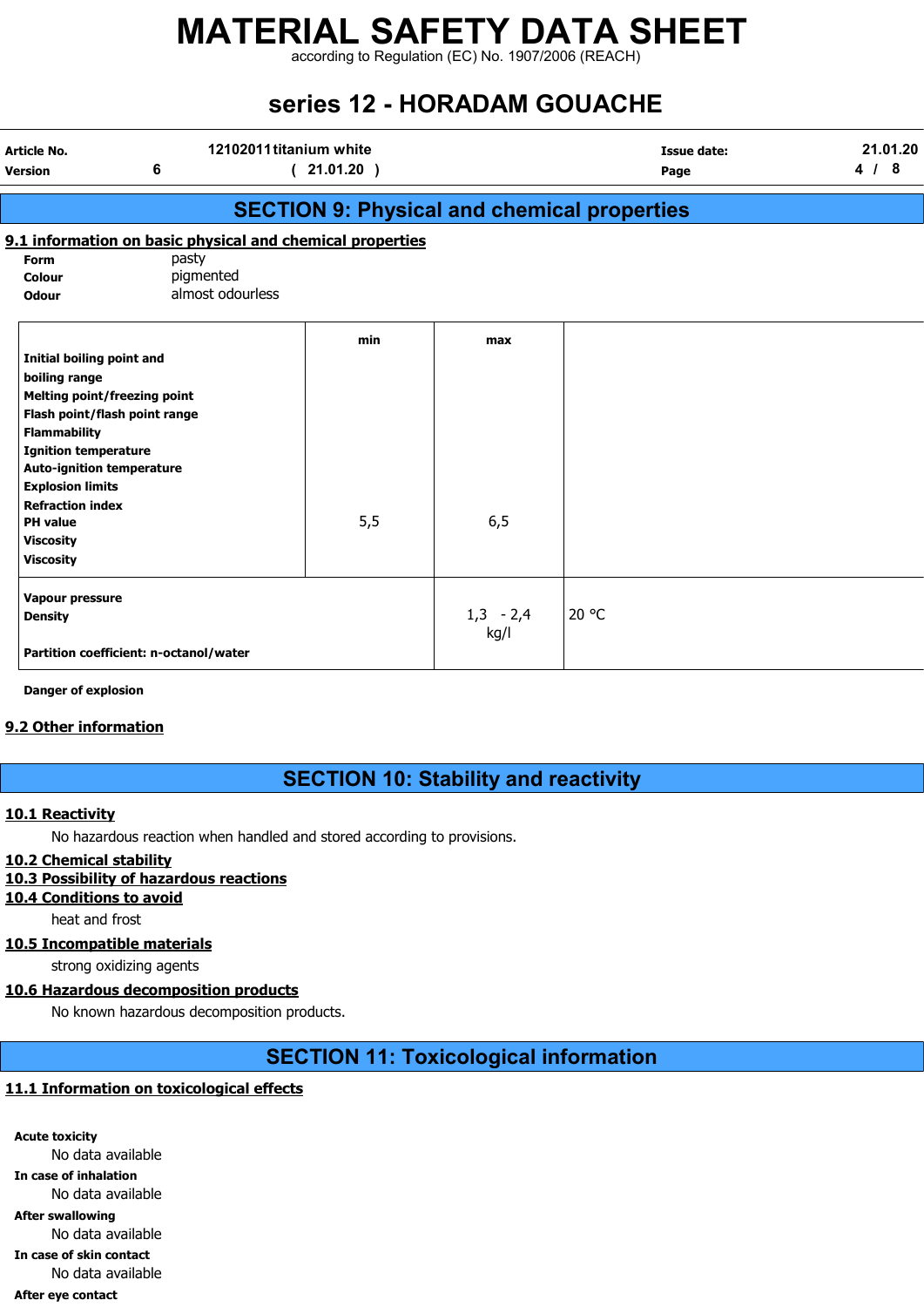according to Regulation (EC) No. 1907/2006 (REACH)

## series 12 - HORADAM GOUACHE

| Article No. | 12102011 titanium white | Issue date: | 21.01.20 |
|-------------|-------------------------|-------------|----------|
| Version     | ( 21.01.20              | Page        |          |

No data available

#### Practical experience

#### General remarks

SECTION 12: Ecological information

#### 12.1 Toxicity

Aquatic toxicity Water Hazard Class 1 WGK catalog number General information

#### 12.2 Persistence and degradability

Further details Oxygen demand

#### 12.3 Bioaccumulative potential

Bioconcentration factor (BCF) Partition coefficient: n-octanol/water

#### 12.4 Mobility in soil

No data available

#### 12.5 Results of PBT and vPvB assessment

No data available

#### 12.6 Other adverse effects

General information

SECTION 13: Disposal considerations

#### 13.1 Waste treatment methods

#### Product

Waste key number 080112 waste paint and varnish other than those mentioned in 08 01 11 Recommendation

#### Contaminated packaging

Waste key number Recommendation

Non-contaminated packages may be recycled. Handle contaminated packages in the same way as the substance itself.

#### Additional information

### SECTION 14: Transport information

#### 14.1 UN number

#### 14.2 UN proper shipping name

ADR, ADN No dangerous good in sense of these transport regulations. IMDG, IATA

#### 14.3 Transport hazard class(es)

ADR, ADN IMDG IATA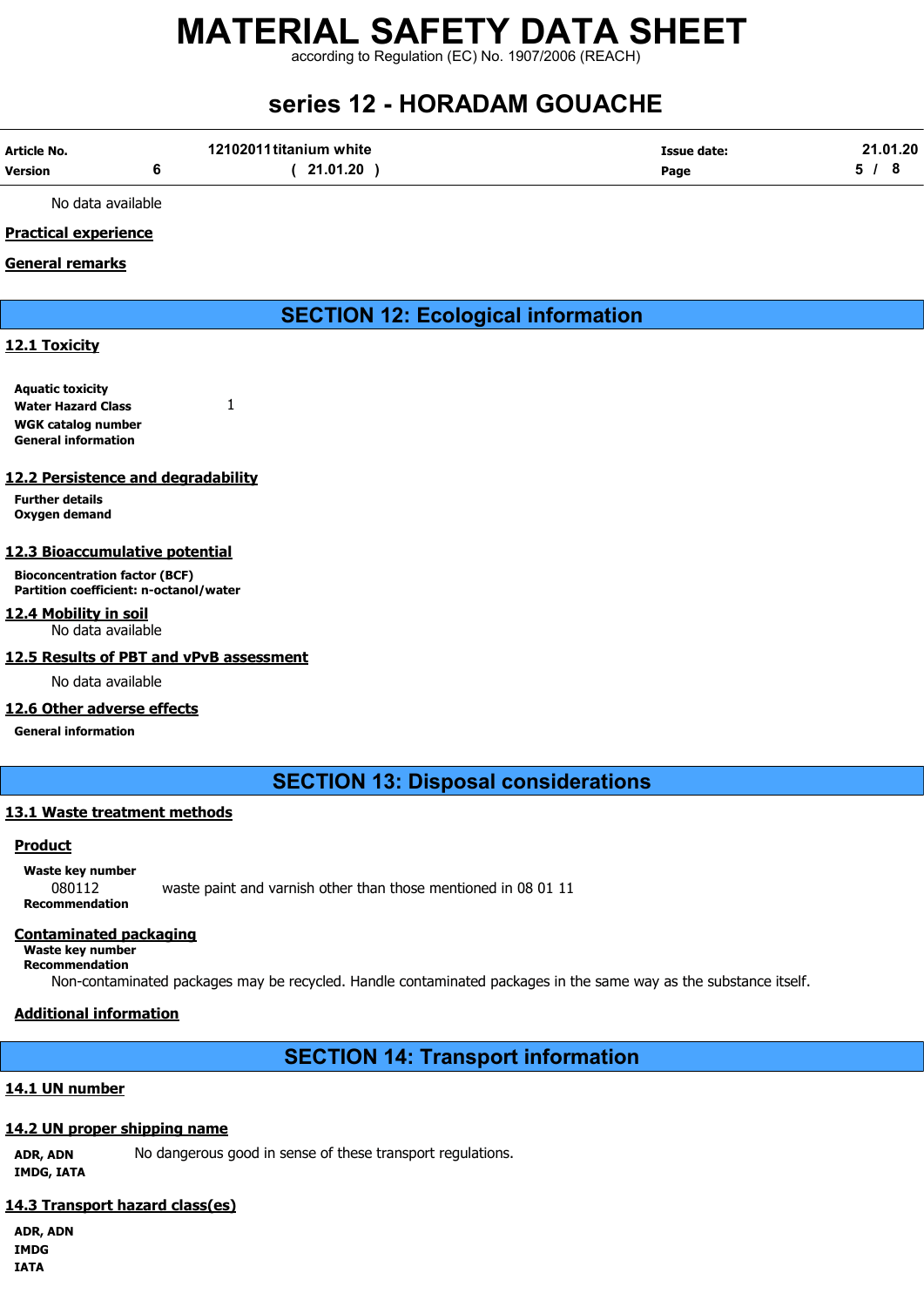according to Regulation (EC) No. 1907/2006 (REACH)

## series 12 - HORADAM GOUACHE

| Article No. | 12102011 titanium white | <b>Issue date:</b> | 21.01.20 |
|-------------|-------------------------|--------------------|----------|
| Version     | 21.01.20                | Page               |          |

#### 14.4 Packing group

#### 14.5 Environmental hazards

Marine Pollutant - IMDG Marine Pollutant - ADN

#### 14.6 Special precautions for user

#### Land transport (ADR/RID)

Code Kemmler-number Hazard label ADR Limited quantities Contaminated packaging: Instructions Contaminated packaging: Special provisions Special provisions for packing together Portable tanks: Instructions Portable tanks: Special provisions Tank coding Tunnel restriction Remarks EQ Special provisions

#### Inland waterway craft (ADN)

| Hazard label               |
|----------------------------|
| Limited guantities         |
| <b>Transport permitted</b> |
| <b>Equipment necessary</b> |
| Ventilation                |
| Remarks                    |
| EQ                         |
| <b>Special provisions</b>  |

#### Sea transport (IMDG)

EmS Special provisions Limited quantities Contaminated packaging: Instructions Contaminated packaging: Special provisions IBC: Instructions IBC: Provisions Tank instructions IMO Tank instructions UN Tank instructions Special provisions Stowage and segregation Properties and observations Remarks EQ

#### Air transport (IATA-DGR)

| Hazard         |
|----------------|
| Passenger      |
| Passenger LQ   |
| Cargo          |
| <b>ERG</b>     |
| <b>Remarks</b> |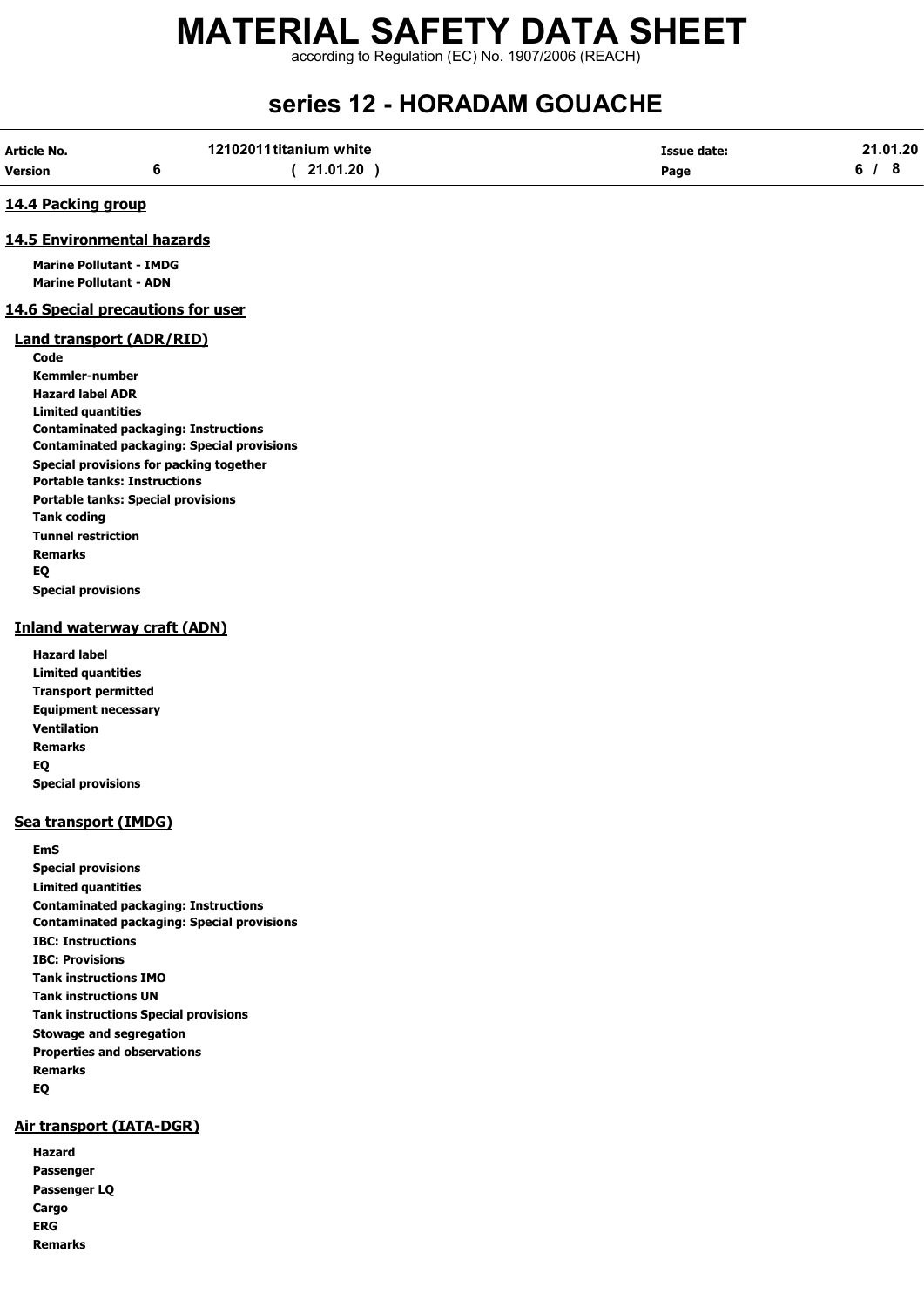according to Regulation (EC) No. 1907/2006 (REACH)

## series 12 - HORADAM GOUACHE

| Article No. | 12102011 titanium white | <b>Issue date:</b> | 21.01.20 |
|-------------|-------------------------|--------------------|----------|
| Version     | 21.01.20                | Page               |          |

EQ

Special Provisioning

#### 14.7 Transport in bulk according to Annex II of MARPOL 73/78 and the IBC Code

No data available

SECTION 15: Regulatory information

#### Bezeichner in aktueller Sprache fehlt!

#### National regulations

#### Europe

Contents of VOC [%] Contents of VOC  $[a/L]$ Further regulations, limitations and legal requirements

#### **Germany**

Storage class Water Hazard Class 1 WGK catalog number Incident regulation Information on working limitations Further regulations, limitations and legal requirements

#### **Denmark**

Further regulations, limitations and legal requirements

#### **Hungary**

Further regulations, limitations and legal requirements

#### Great Britain

Further regulations, limitations and legal requirements

#### **Switzerland**

Contents of VOC [%] 0 % Further regulations, limitations and legal requirements

#### **USA**

Further regulations, limitations and legal requirements Federal Regulations State Regulations Signal Word Principal Hazards Hazardous Ingredients

Hazard Statement Precaution Statement First aid Statements Children´s Statement Required Statements

#### **Japan**

Further regulations, limitations and legal requirements

#### **Canada**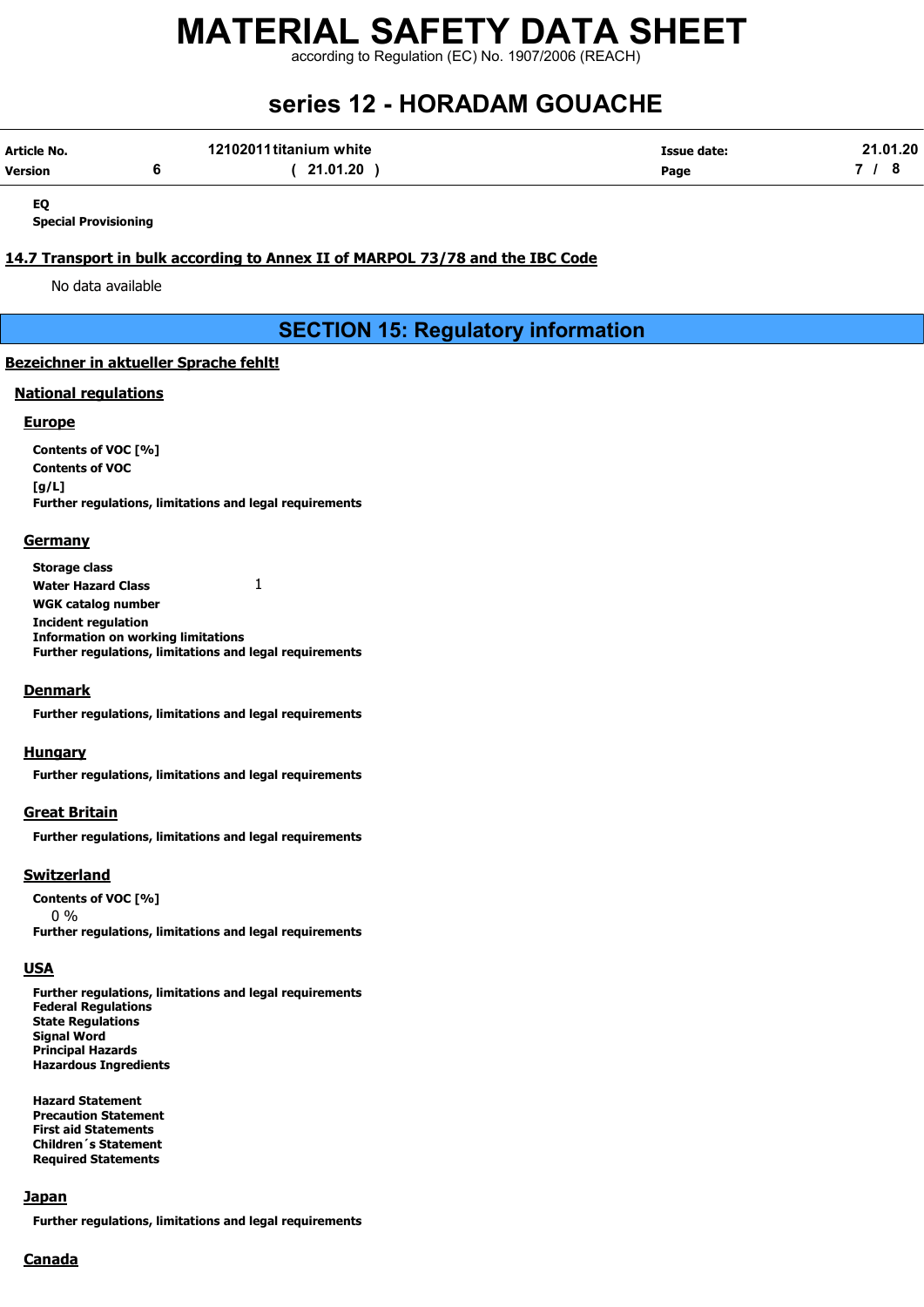according to Regulation (EC) No. 1907/2006 (REACH)

## series 12 - HORADAM GOUACHE

| Article No. | 12102011 titanium white | Issue date: | 21.01.20 |
|-------------|-------------------------|-------------|----------|
| Version     | 21.01.20                | Page        |          |

Further regulations, limitations and legal requirements

#### 15.2 Chemical Safety Assessment

### SECTION 16: Other information

#### Further information

#### Hazard statements (CLP)

#### Further information

This information is abased on our current state of knowledge and describes the security standards applicable to our product for the purpose provided. The information provided here does not constitute a legally binding warranty of specific characteristics or of suitability for a specific application use of the product is thus to be adapted to the user's special conditions and checked by preliminary tests. We are thus unable to guarantee product characteristics or accept an liability for damage arising in connection with the use of our products.

#### Literature

For abbreviations and acronyms, see: ECHA Guidance on information requirements and chemical safety assessment, chapter R.20 (Table of terms and abbreviations).

#### Reason of change

#### Additional information

- BIT 1,2-benzisothiazol-3(2H)-one
- CIT 5-chloro-2-methyl-4-isothiazolin-3-one
- MIT 2-methyl-2H-isothiazol-3-one
- OIT 2-octyl-2H-isothiazol-3-one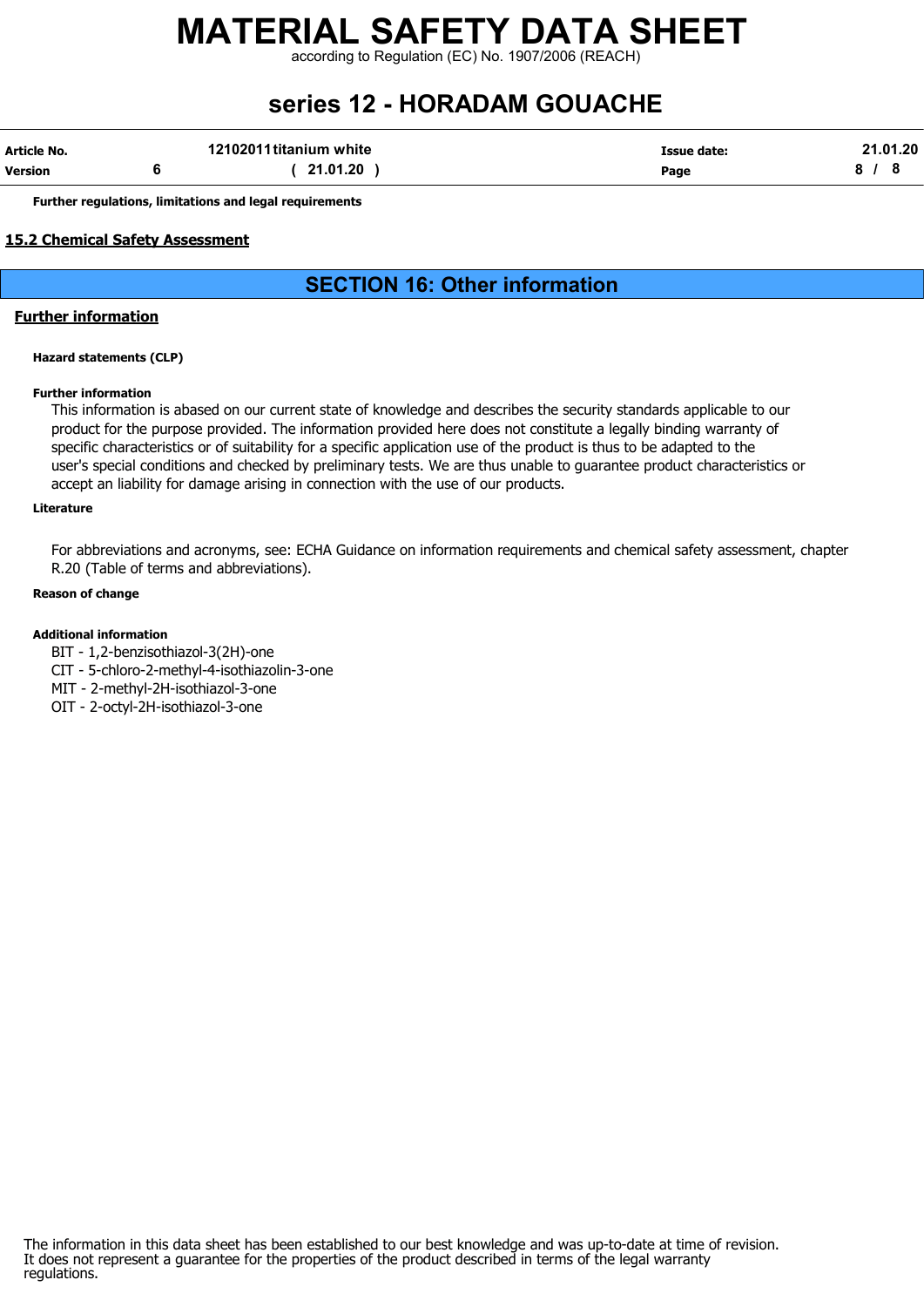## **Appendix for material safety data sheet no.: 12 000 000** HORADAM® Gouache

|       | art.nr. art.name               | C.I.                   |                                                        | CAS-nr.                            |
|-------|--------------------------------|------------------------|--------------------------------------------------------|------------------------------------|
| 12102 | titanium white                 | PW <sub>6</sub>        | Titanium dioxide                                       | 13463-67-7                         |
| 12220 | lemon yellow                   | PY3                    | Monoazo                                                | 6486-23-3                          |
| 12222 | vanadium yellow                | <b>PY184</b>           | <b>Bismuth vanadate</b>                                | 14059-33-7                         |
| 12226 | cadmium yellow hue             | PY154                  | Benzimidazolone                                        | 68134-22-5                         |
| 12230 | Indian yellow                  | <b>PY153</b>           | Nickel-complex                                         | 68859-51-8                         |
| 12234 | cadmium orange hue             | PO62                   | Benzimidazolone                                        | 75601-68-2                         |
| 12236 | cadmium orange                 | PO <sub>20</sub>       | Cadmium sulfo-selenide                                 | 12656-57-4                         |
| 12340 | vermilion hue                  | PR255                  | Diketo-pyrrolo-pyrrol                                  | 120500-90-5                        |
| 12350 | scarlet                        | <b>PR254</b>           | Diketo-pyrrolo-pyrrol                                  | 122390-98-1                        |
| 12352 | carmine                        | <b>PV19</b>            | Quinacridone                                           | 1047-16-1                          |
| 12354 | madder lake deep               | PR83:1                 | Anthraquinone, Al                                      | 72-78-0                            |
| 12356 | madder lake dark               | PV19; PR179            | Quinacridone; Perylen                                  | 1047-16-1; 5521-31-3               |
| 12358 | purple magenta                 | PR122                  | Quinacridone                                           | 980-26-7                           |
| 12360 | quinacridone violet            | <b>PV19</b>            | Quinacridone                                           | 1047-16-1                          |
| 12460 | violet                         | <b>PV23</b>            | Dioxazine                                              | 6358-30-1                          |
| 12462 | Delft blue                     | <b>PB60</b>            | Indanthrone                                            | 81-77-6                            |
| 12464 | ultramarine deep               | <b>PB29</b>            | Sodium aluminum silicate                               | 57455-37-5                         |
| 12466 | cobalt blue deep               | PB74; PB28             | Phenacite (Co, Zn, Si); Spinel (Co, Al)                | 68412-74-8; 1345-16-0              |
| 12468 | ultramarine light              | <b>PB29</b>            | Sodium aluminum silicate                               | 57455-37-5                         |
| 12470 | cobalt blue light              | <b>PB28</b>            | Spinel (Co, Al)                                        | 1345-16-0                          |
| 12472 | dark blue indigo               | <b>PB60</b>            | Indanthrone                                            | 81-77-6                            |
| 12474 | helio blue                     | PB15:3                 | Phthalocyanine (Cu)                                    | 147-14-8                           |
| 12476 | Prussian blue                  | <b>PB27</b>            | Iron-cyan-complex                                      | 14038-43-8; 25869-98-1             |
| 12478 | helio turquoise                | <b>PB16</b>            | Phthalocyanine                                         | 574-93-6                           |
| 12520 | helio green bluish             | PG7                    | Phthalocyanine (Cu, Cl)                                | 1328-53-6                          |
| 12522 | chromium oxide green brilliant | PG18                   | Hydrated chromium oxide                                | 12001-99-9                         |
| 12524 | helio green yellowish          | <b>PG36</b>            | Phthalocyanine complex (Cu, Cl, Br)                    | 14302-13-7                         |
| 12526 | cobalt green light             | <b>PG19</b>            | Spinel (Co, Zn)                                        | 8011-87-8                          |
| 12528 | cobalt green deep              | <b>PG26</b>            | Spinel (Co,Cr)                                         | 68187-49-5                         |
| 12530 | chromium oxide green           | <b>PG17</b>            | Hematite (Cr)                                          | 1308-38-9                          |
| 12532 | olive green                    | PG36; PO62             | Phthalocyanine complex (Cu, Cl, Br); Benzimidazolone   | 14302-13-7; 75601-68-2             |
| 12640 | titanium gold ochre            | PBr24                  | Rutile (Ti, Cr, Sb)                                    | 68186-90-3                         |
| 12642 | raw umber                      | PBr7; PY42             | Earth pigment; Hydrated iron oxide                     | $-$ ; 20344-49-4                   |
| 12644 | raw Sienna                     | PY119; PBk9            | Spinel (Zn, Fe); Am. carbonized bones of animals       | 68186-90-3; 8021-99-6              |
| 12646 | English red                    | PR101                  | Iron oxide                                             | 1309-37-1                          |
| 12648 | burnt Sienna                   | PBr7; PBr33; PR101     | Earth pigment; Spinel (Zn,Fe,Cr); Iron oxide           | -; 68186-88-9; 1309-37-1           |
| 12650 | burnt umber                    | PR254;                 | Diketo-pyrrolo-pyrrol; Hydrated iron oxide; Lamp black | 122390-98-1; 20344-49-4; 1333-86-4 |
|       |                                | PY42/PR101/PBk11; PBk7 |                                                        |                                    |
|       | 12652 Vandyke brown            | PG23; PBk7; PBr7       | Silicate (Al, Fe); Lamp black; Earth pigment           | 1344-98-5; 1333-86-4; -            |

H. Schmincke Co. GmbH Co. KG ● Finest artists' colours ● Otto-Hahn-Str. 2 ● D-40699 Erkrath tel.: +49 (0) 211 - 2509 - 0 ● fax: +49 (0) 211 - 2509 - 461 ● www.schmincke.de ● info@schmincke.de